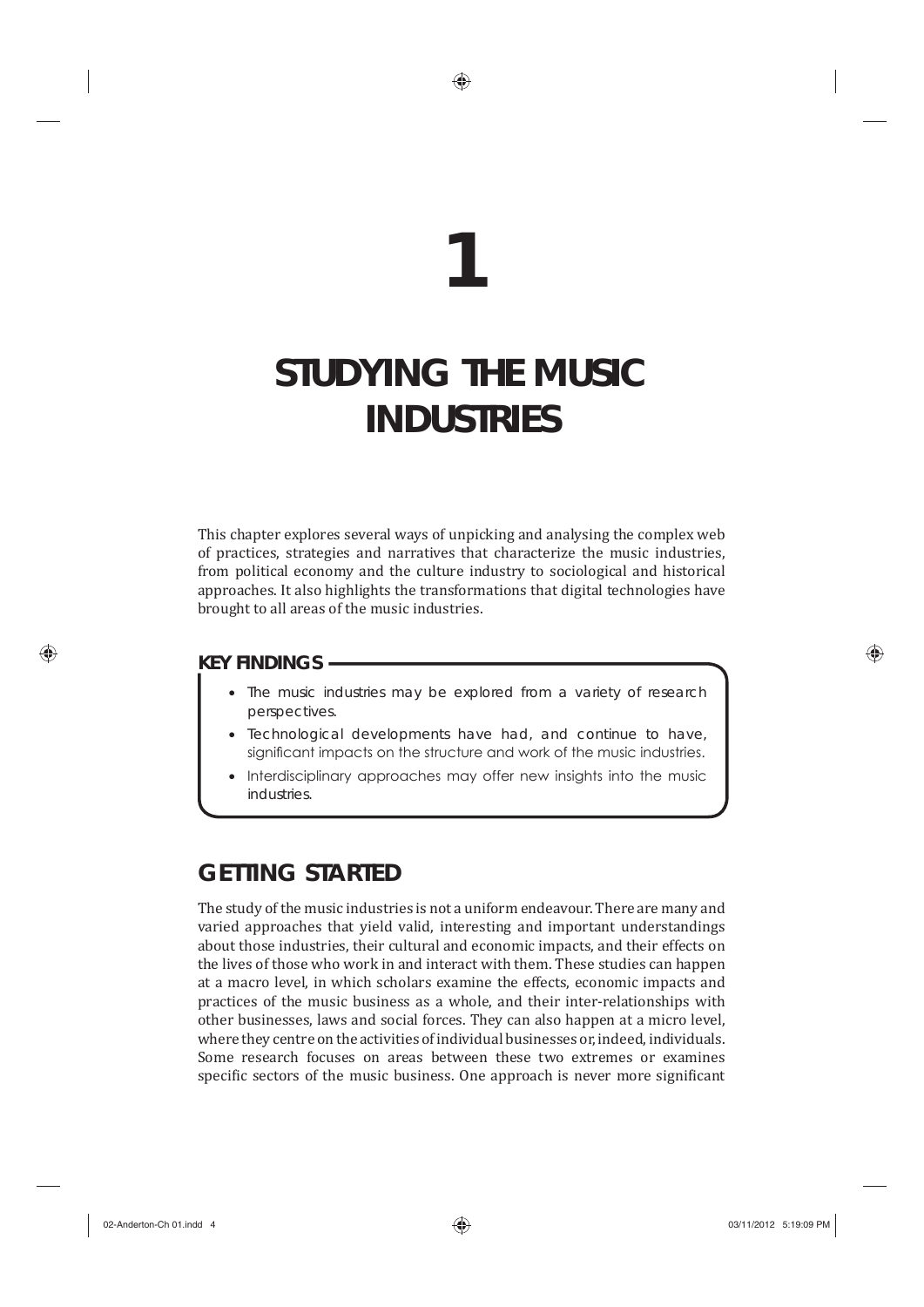than, or entirely separate from, all of the others, and a rounded understanding of the music industries as a whole demands a grasp of the various ways that these approaches may reveal insights into the business of music. This chapter begins this process by introducing a range of research approaches, starting with organizational structure.

#### **ORGANIZATIONAL STRUCTURE**

One useful way to understand the activities of a business, whether a smallto-medium enterprise (SME) or a multinational corporation, is to examine its organizational structure. In the music industries, there will be areas of responsibility for product (or artist) development, finance, legal, technical and general organizational planning, operational and administrative staff, sales and marketing personnel and so on. In larger businesses, each of these areas will have people or entire departments who specialize in just one aspect of the business. In contrast, smaller companies may give responsibility for several, many, or even all of those roles to just one person. And of course, the roles that exist within a music organization will depend to a large extent on what particular task that organization is performing, or which sectors of the music industry that business represents and connects with.

A music business, just like any other business, does not operate in a vacuum, but has suppliers and industry partners that allow it to function without having to perform every specialist role. What is important to examine when considering a music organization is not merely the roles and responsibilities within that organization, but crucially, the relationships that that business has with outside agencies. Drawing and mapping those internal and external connections helps us gain a better understanding of the workings of these organizations and their place within the broader political economy and creative industries context.

When investigating the music industries, understanding the organizational structure of a particular business (or of more than one) can offer critical insights into how that business works, and provide useful knowledge in terms of practical applications. For example, discovering repeatable procedures for music business success (or systems and approaches to be avoided), identifying problems within the structure and linkages of an organization, or simply generating new knowledge about the ways that music organizations can and do work, can provide clues as to how they might potentially do so more profitably.

## **POLITICAL ECONOMY**

Work in the field of political economy examines and explores the relationship between music organizations and the political and economic frameworks within which they operate. In other words, political economy is interested in power relationships and flows of capital. At its broadest, and particularly with respect to policy, this is generally understood at the level of the nation-state, and the political infrastructure into which the larger industry as a whole plays a role.

♠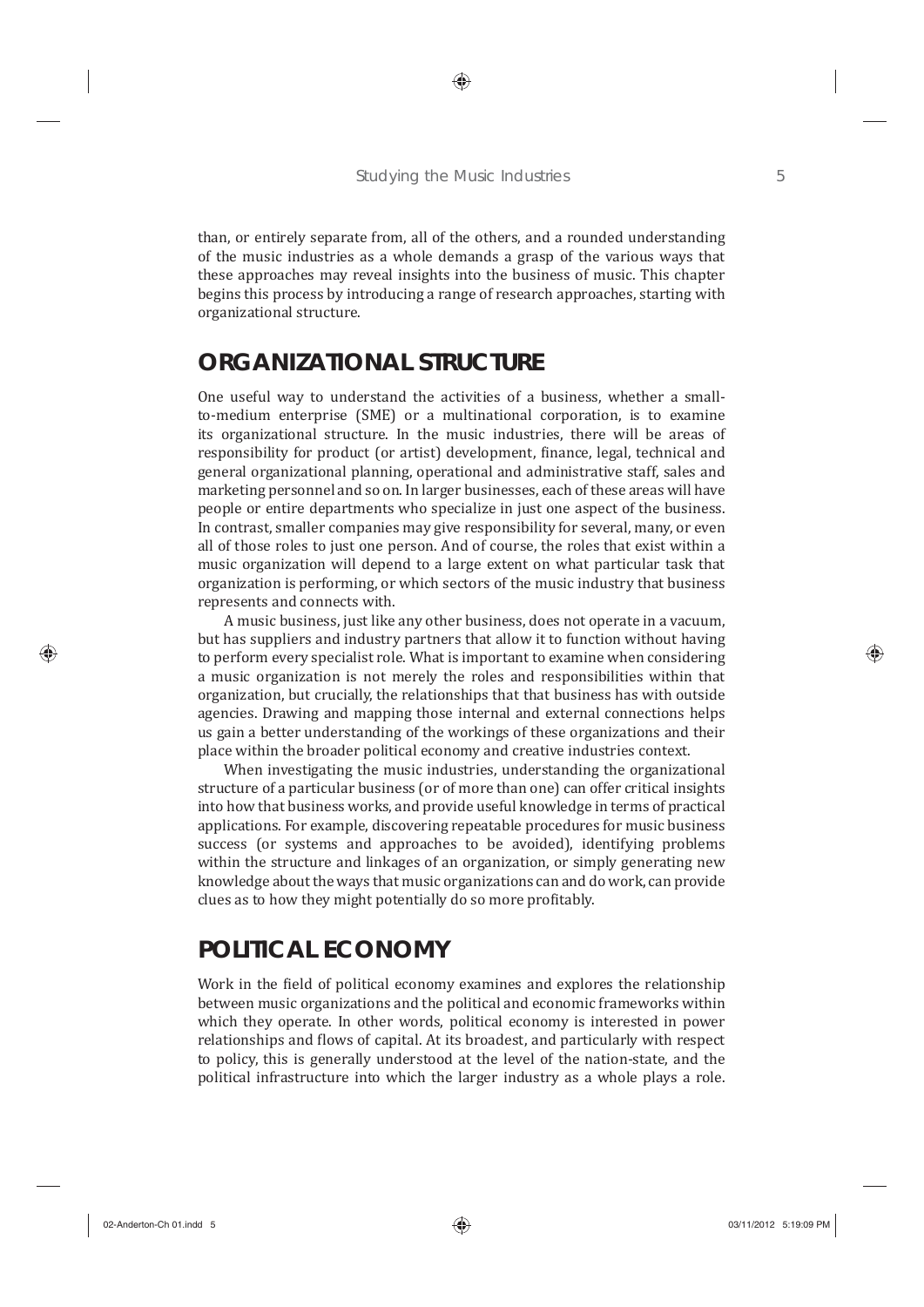◈

Political economy studies are primarily interested in macro-level examinations of industries and how their goods and services, production practices and management relate to and are informed by the legal and economic climate in which they operate. Accordingly, a political economy approach to analysing the music industries will be concerned with how music businesses make money, how they may affect policy, and how broader policies may in turn influence the kinds of activities in which music businesses engage. Exploring and understanding the music industries in these terms reveals the significant impact that the music industries may have to a nation's economy.

The industries not only contribute to the economic well-being of a nation and employ a great many people, but are also strongly linked to the wider political environment, and reflect the economic conditions of the times. The corporate record industry, for instance, relies upon a system of capitalism as a political framework for its activities. The division of labour, distribution of scarce resources, and dependence on financial infrastructures are, therefore, of particular interest to political economic analysis.

#### **Economic infrastructure**

Political economy approaches may examine the ways that the economic infrastructure of a business sector or organization is structured and works in practice. For instance, record labels have tended to work in a particular way over the past decades – with a few hits providing the revenue required to prop up the business, which often takes losses elsewhere on many more unsuccessful releases. Indeed it is a commonly held belief that eight out of ten releases fail to recoup costs. This is, in part, because the recorded music business has traditionally been based on a model of high fixed costs and low marginal costs. That is to say, it is (or rather, was) expensive to record an album (fixed costs), yet relatively cheap to manufacture each individual copy (marginal costs). Hence, the more copies that are sold of a particular release, the higher the profit margin on each sale made. From a record company's perspective, it is preferable to make one album that sells a million copies than to make 100 albums that sell only 10,000 copies each. The same overall number of records would be sold in both cases, but the fixed costs of producing those 99 other albums would significantly reduce the profit margin. This economic principle explains the importance of hits and hit-makers to the recorded music industry: an artist who can sell 20 million copies of a record (as Michael Jackson did with his *Thriller* album in the 1980s) is a far more valuable asset to a major recording company than an entire catalogue of artists that may collectively sell more copies between them.

#### **Oligopoly and the star system**

The political economy approach is also interested in the form that the industry takes as a whole. The recorded music business is, arguably, an oligopoly: an industry in which very few players dominate the market. This is certainly true

♠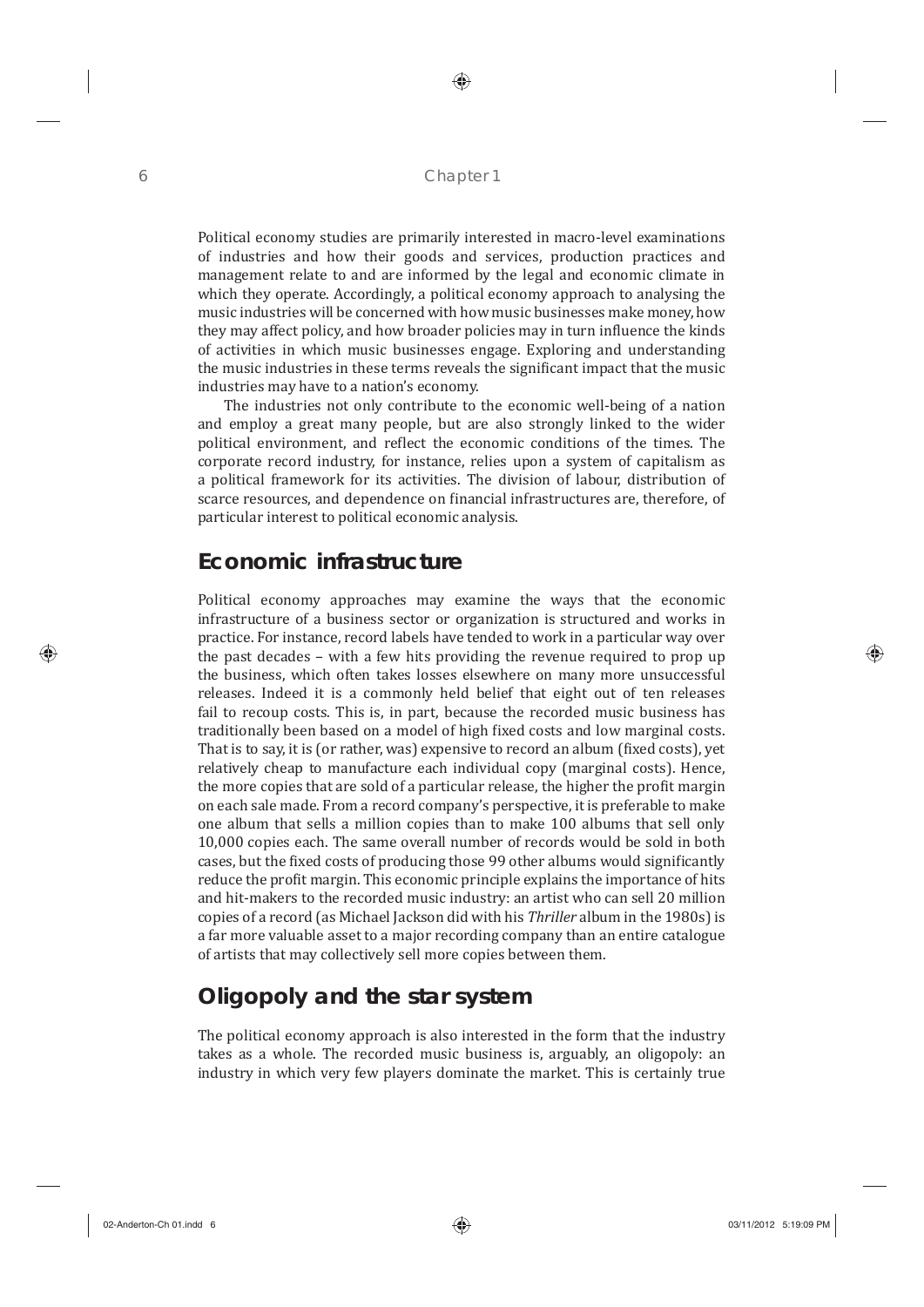#### Studying the Music Industries 7

◈

in sheer financial terms, as three major multinational companies (known as the 'majors') command the majority of revenues within the globalized music industry, whether under their own label names, or as owners of many of the larger, so-called independent labels (see Chapter 2). This oligopolistic market concentration is of significance for scholars, since it not only impacts upon the organization of capital and political impact of the majors, but also affects how culture is produced and disseminated. That is to say, the political and economic structure and organization of the major recording companies can have a direct bearing on the kind of music that gets made and heard. For instance, the predominant economic model of the recording industries is based on the 'star' system, in which a relatively small number of artists provide the vast majority of revenue. This model guides the strategy and thinking of the major record companies, so affecting the choices that record company personnel make regarding which artists should be released and promoted to the buying public.

The political economy approach may, then, reveal how and why unequal power relations can have an effect on the music that gets created, promoted and released. Not only do patterns of corporate ownership affect the selection and availability of music that gets broadcast and sold in stores, but similarly, commercial pressures can impede and suppress oppositional forces. The purpose of multinational corporations is not to distribute works of art, but to maximize profit (not simply 'make money') - and political economists stress that it is the maintenance of control over the means of production and distribution that is paramount to the interests of the corporate music business world.

#### **The music industries as copyright industries**

The political economy approach revolves around an understanding of the numerous ways that money can be made from music, and how that money is then distributed. The central mechanism for revenue generation in the music industries (at both a macro and a micro level) has been copyright, which is a form of intellectual property. In fact, Patrik Wikström (2009) goes so far as to assert that the music business is fundamentally a copyright industry, which marks it out as distinct from other kinds of industries that deal in goods and services. Copyright ownership, and control over intellectual property assets, serve to create wealth in different ways to that seen when, for example, buying and selling commodities (sugar, wheat, copper and so on) or providing services (financial, legal, personal and so on). Copyright is so central to the music industries that it will be discussed in much greater detail in Chapter 9, but it is worth mentioning here that copyright exploitation is central to the political economy approach to understanding the music industries.

Perhaps most importantly, it is crucial to remember that the political economy of the music industry is always changing, and that this is affected by a wide range of forces. Changes in public policy brought about by a change in government or the changing of hands of a portfolio between different political representatives

♠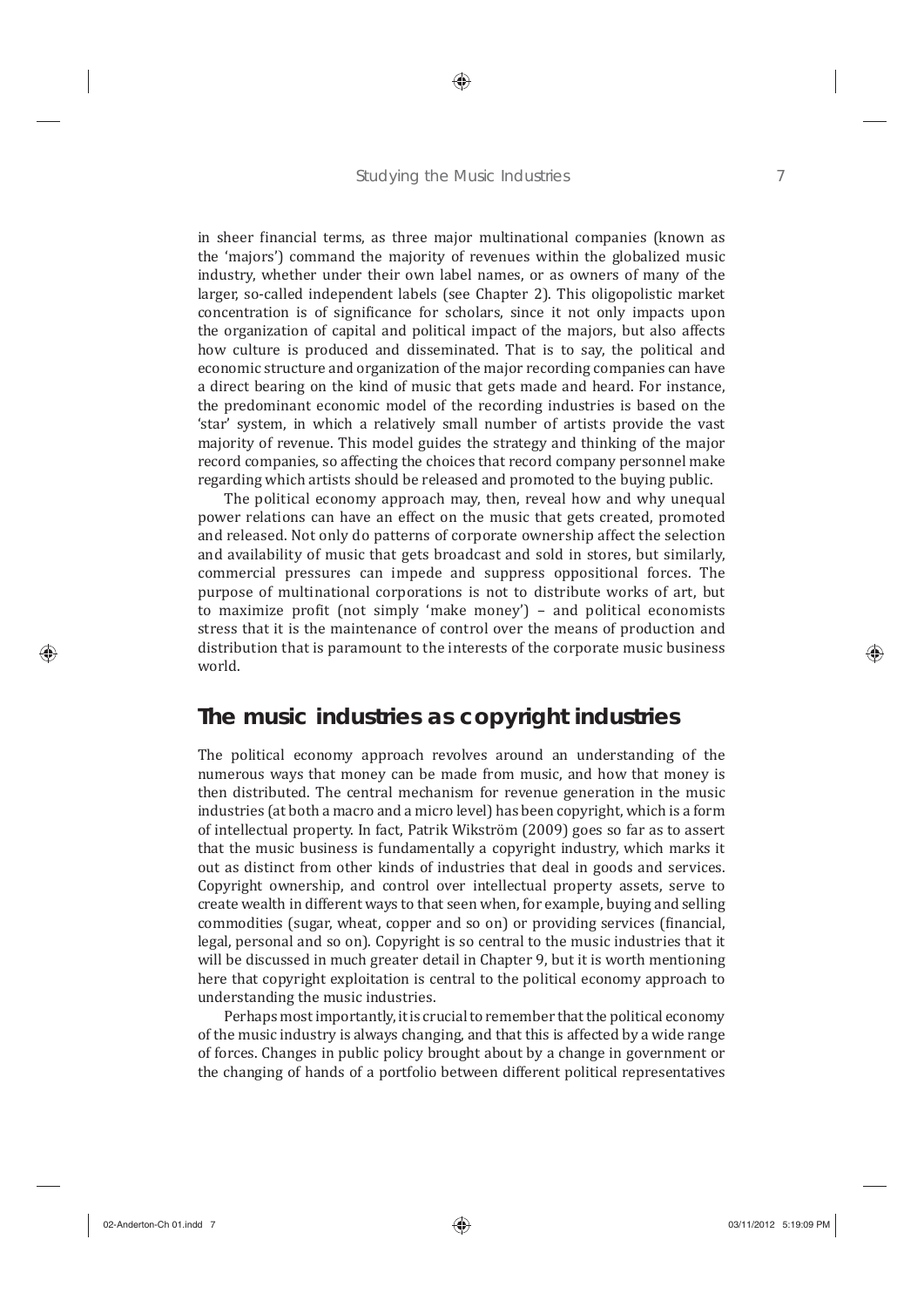◈

can have wide-reaching influences. The sale or purchase of record companies by other organizations can affect the whole of the music business. Changes in public taste can also impact the fortunes of whole sectors of the music industries. Even changes in other, related industries can have a huge impact, for instance, radio station formats change over time and the consumer electronics industry continually experiments with new devices and ideas. Technology can, of course, have a major role in the changing fortunes of the music industries, and this will be examined in more detail in later chapters.

#### **CULTURE INDUSTRY**

The music business is commonly referred to in the literature and in public policy as one of the 'cultural industries' or 'culture industries'. These are usually described as those industries that create, produce and distribute goods and services that are cultural in nature, and may be further defined by their relationship to copyright as a primary means of control over the economic functions of those industries. In one sense, to study the music business as a culture industry is little different to the study of the music business in terms of its political economy, but the critical focus as well as the key thinkers and core texts tend to have some significant differences.

#### **Commodification and standardization**

The term 'culture industry' was first coined by Theodor Adorno and Max Horkheimer in *Dialectic of Enlightenment* (2002, originally published in German in 1944). They argued that industries that create and distribute artefacts of popular culture are in essence no different from factories producing standardized goods, and that the simple gratifications produced by mass culture consumption have the net political effect of calming and appeasing the public at large. Their critique of the music business suggests that the commodification and standardization of popular culture creates a single marketplace in which the most popular works succeed, regardless of their 'artistic merit' or 'cultural worth' (both entirely problematic terms that require some unpacking when working in this area of critical theory).

In addition, Adorno and Horkheimer suggest that the vast majority of this standardized fare is owned and controlled by a very small number of major corporations that claim to serve consumer needs by supplying what audiences want – and that point to the popularity of their successes as evidence that they are serving this need. However, by both creating and meeting demand for standardized products, the culture industries are described as manipulating the public, so that the identities and individual tastes of consumers are minimized. In this way, the music business can perpetuate the 'star' system that, as noted earlier, is the most effective profit-generating method for the recording industries: producing more copies of fewer and fewer items.

♠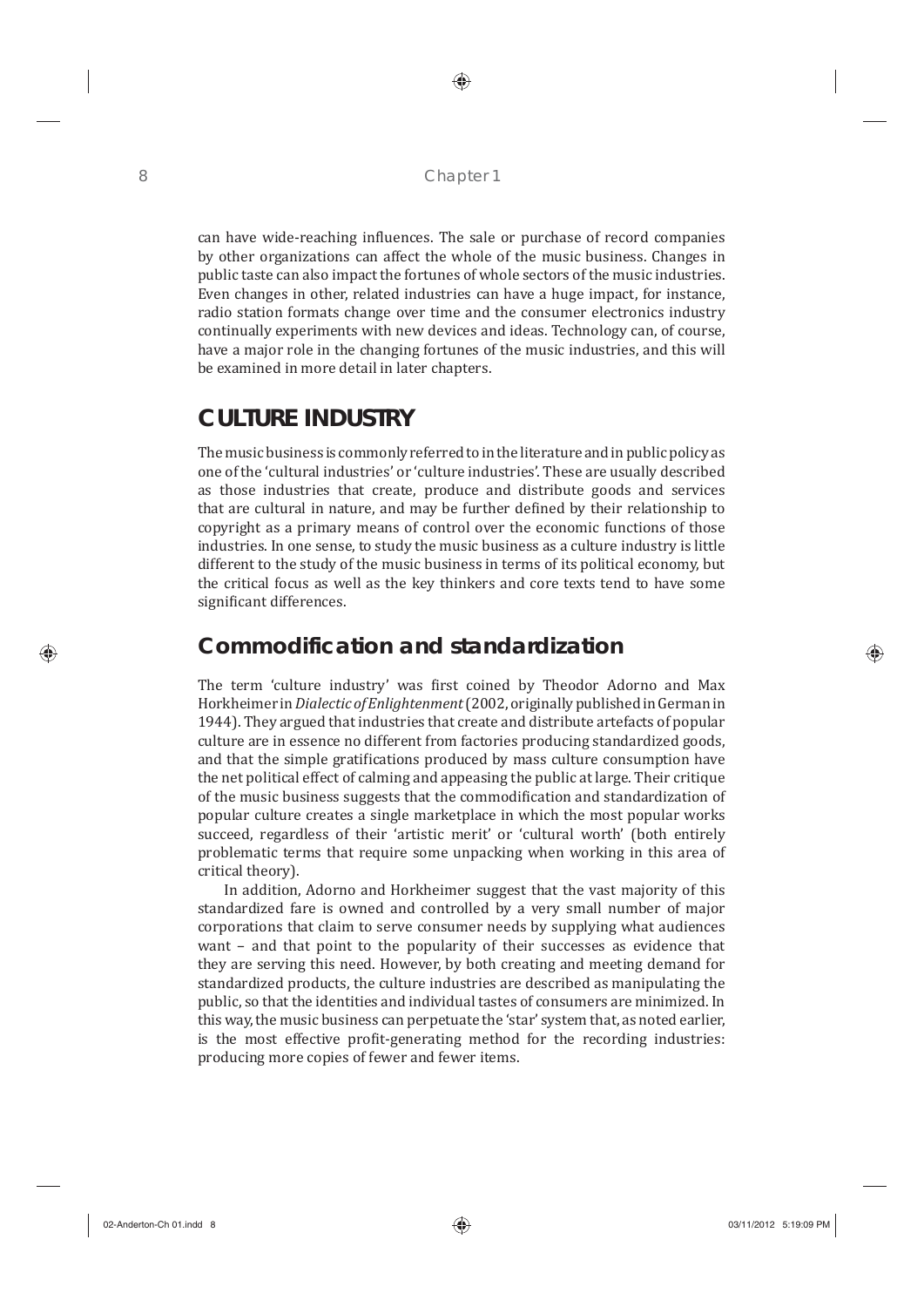#### **Creative work and everyday practice**

In *The Cultural Industries* (2007) David Hesmondhalgh suggests that cultural and creative businesses create and disseminate texts that 'have an influence on our understanding of the world' (2007: 3). As such, these industries help shape and define what our culture is and how we relate to it. It is, therefore, crucial to have an understanding of how these texts are arrived at and selected, and how these decisions are made with respect to the corporate desire to not just make profit but to maximize it. A culture industries analysis of the music industries will also pay attention to the 'work' that is done in that context, and how cultural workers spend their time. Hesmondhalgh's more recent book with Sarah Baker, *Creative*  Labour: Media Work in Three Cultural Industries (2011), goes into some depth on the work that employees of the cultural (or creative) industries, including the music business, actually do, the extent to which it can be considered creative work, and what it is that constitutes 'good work' in that context.

Similarly, Keith Negus offers a more nuanced examination of the recorded music industries in *Music Genres and Corporate Cultures* (1999). He argues that it is difficult to apply Adorno and Horkheimer's critique equally across all cultural industries: that there are significant differences between (for instance) the film industry and the recorded music business. He also problematizes the relationship between industry and 'creativity' – that is to say the tension between what artists want to create and what their record companies wish to produce, promote and release. Furthermore, Negus explores the idea that not only does industry produce culture, but culture produces industry. In other words, music businesses capitalize on and exploit existing cultural practices and scenes as much as they seek to create them. As with Hesmondhalgh's later work, Negus is concerned with understanding the role of workers within recording companies. He finds that, while the term has a somewhat different meaning in the corporate context, record companies can be discussed in terms of an internal 'culture' that informs and shapes practices and decisions made by personnel working within them (Negus, 1999; see also Negus, 1992). Indeed, understanding and analysing what people do within the music industries is an important approach to the scholarly study of the music industries and offers insights that may not be gained with an abstract political economy approach to that same business or sector.

#### **SOCIOLOGY**

The study of the music industries as a function of culture and society is another popular approach to understanding the music industries. Music is culture, and industries are formed from aspects of cultural engagement. It is too easy when studying music as an industry to fall into the logical trap that suggests that people are simply consumers that are marketed to, and who purchase undifferentiated products from footwear to chocolate bars to pop music. In fact,

♠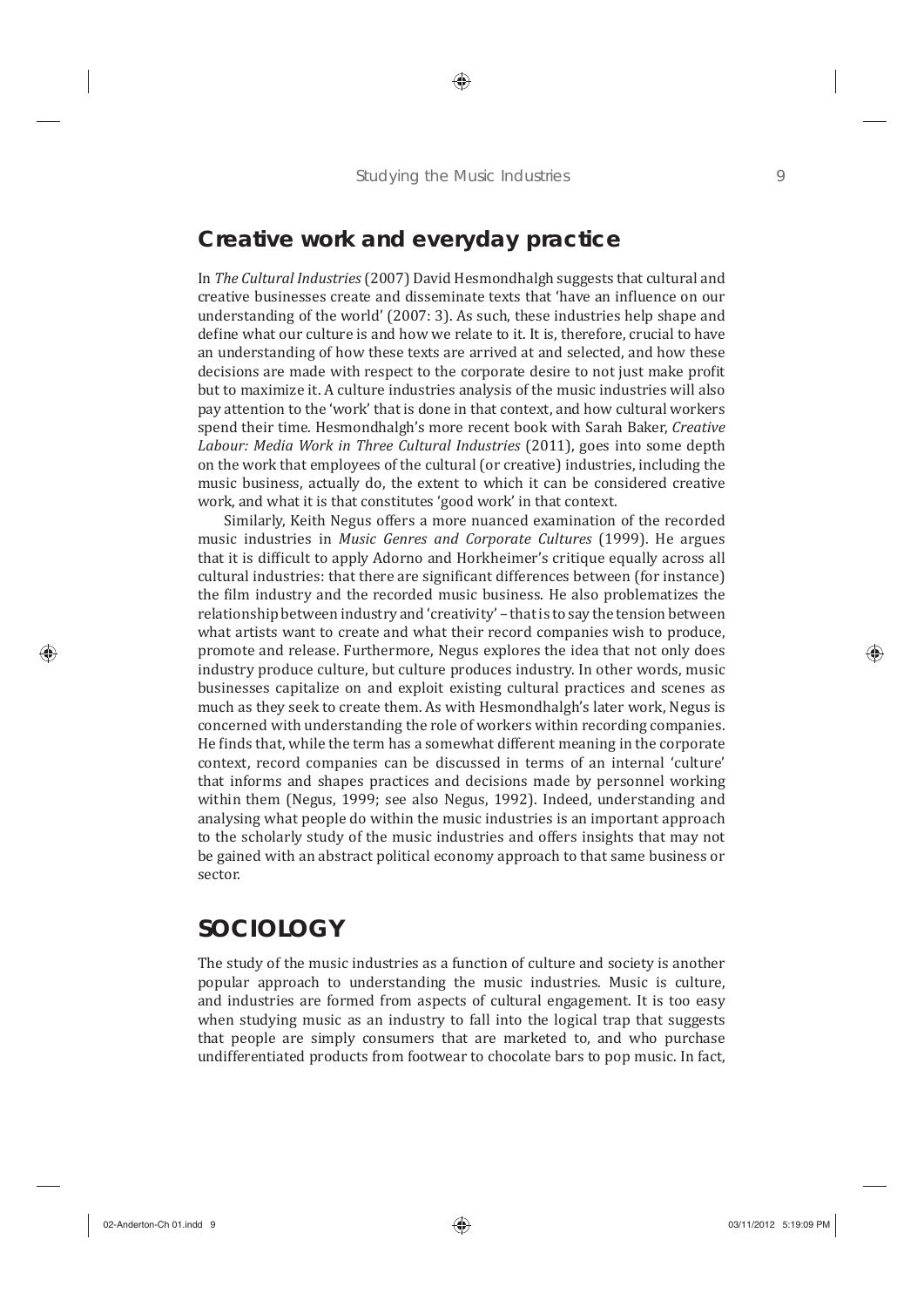◈

people are complex, diverse and interesting – and their engagements with the music industries are rich, nuanced and complicated.

#### **Symbolic meaning**

In short – music creates symbolic meaning for people, and that meaning is expressed in all sorts of different ways. People do not simply discover, buy and listen to music. They dance to it, they gather with others who enjoy the same music, they collect and organize music, and they create new knowledge around that music. Subgenres form, and scenes are created that support and reinforce those subgenres. Clothing and personal styles represent a kind of tribal affiliation with different kinds of music (note, for instance, the differences between emo attire, hip hop fashion, skater punk clothing and club wear for house music fans) and identity is formed and expressed through music, particularly – though hardly exclusively - by young fans (see Frith, 1996).

Moreover, the culture of music is expressed in many varied ways, all of which are worthy of study. Examples include the venues attended by music fans, and how those venues form the basis for social cohesion and the formation of scenes, the musical heritage of cities and nations and their impact on cultural identity, and the broadcast of local music and its effect on both civic pride and the development of local music industries. There is also the relationship between music, race and gender, and the ways that our personal daily routines are integrated with music listening in supermarkets, shopping malls, health clubs and other places where people perform social and cultural activities.

The study of music as culture and as a social force allows for a deeper understanding of how musical meanings are created and communicated. It also sheds light on how these meanings form the basis of the music industries and the opportunities that exist for businesses to engage with subcultures, scenes, and daily activities. As such, what people do with music in a broader sense, other than simply listening to it, can reveal fascinating insights and great potential for research. For a deeper understanding of the study of popular music culture, see Tim Wall's (2003) *Studying Popular Music Culture*.

#### **MUSICOLOGY**

Musicology is the study of musical works as texts for critical analysis. Arguably, there is very little overlap between the world of the musicologist and the student of the music industries. Yet, there is considerable scope for interdisciplinary research, study and teaching across these fields in relation to the creation, performance and reception of musical works. Knowledge of the specialist language of musicology (or the musicological study of musical texts) is not strictly essential for studying the music industries, but an awareness of the terminology and an appreciation of how the musical 'text' (whether on paper, on record or in performance) works will offer a broader and more grounded understanding of the art, expression and culture at the heart of the field. A broad musical palate,

♠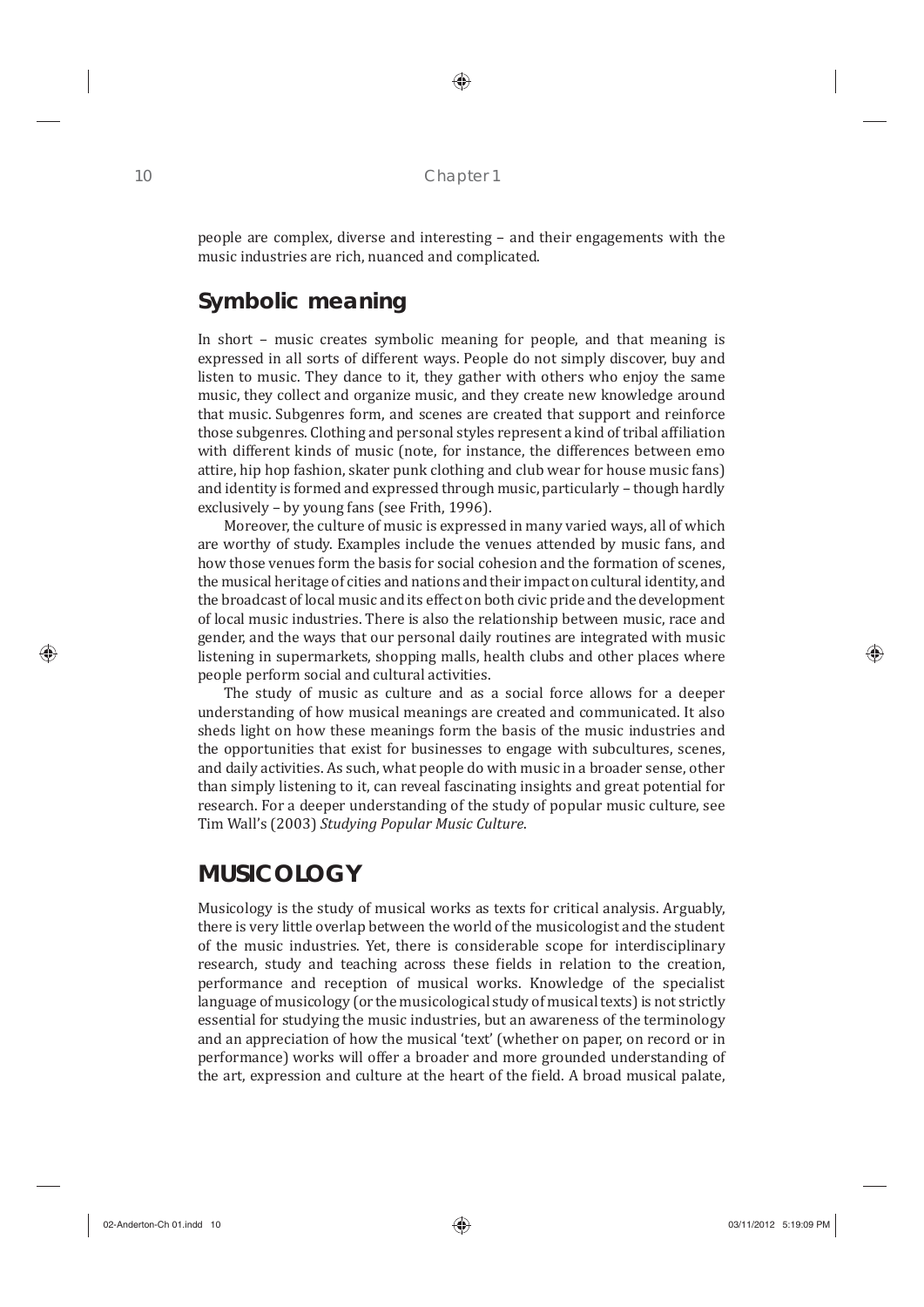a wide range of listening, an understanding of a variety of musical genres, and the ability to talk about music in a way that communicates with musicians and music professionals is a good basis for professional conduct within the music industries. In other words, while it is not necessary to be able to compose a song, write an arrangement, transpose a work to another key or be able to play the drums in a 6/8 time signature, it is a good idea to know what such things are when studying the field or working with musical people.

#### **Taking popular music seriously**

The serious study of popular music works as texts has been a fairly recent development, in part because many musicologists have been slow to accept popular music forms as worthy of scholarly attention. It has been pointed out, for example by Simon Frith and Andrew Goodwin (1998), that many rock musicians and rock critics lack the specialist vocabulary and techniques of musical analysis that academic critics of 'serious' music forms command. However, popular music forms are increasingly garnering the attention of musicologists. For instance, the International Association for the Study of Popular Music (IASPM) is an interdisciplinary organization established in 1981 to connect scholars working on different aspects of popular music business and culture, and has over 600 members worldwide. At an IASPM conference, you are as likely to hear people talk about polyrhythm in jazz or the relationship between Frank Zappa and Third Stream music as you are to discuss the marketing strategies of major record labels or electronic ticketing at music festivals.

When understanding and analysing the music industries, it is a good idea to bear in mind that there are other things at stake than just the commercial infrastructure and political economies of labels and distributors. To many people within both academia and the broader music industries, the artworks at the centre of those industries are of paramount interest. Musicology provides the language by which those works can be discussed with clarity and an agreed set of terms. Fundamental concepts and modes of analysis can be found in Allan Moore's *Rock: the Primary Text* (2001) and David Machin's *Analysing Popular Music* (2010).

#### **METANARRATIVE**

A metanarrative is 'a global or totalizing cultural narrative schema which orders and explains knowledge and experience' (Stephens and McCallum, 1998). It is a grand, unifying story that makes sense of all of the little stories that happen along the way – by making them part of a bigger, universal picture. The term was originally introduced and critiqued by the French philosopher Jean-François Lyotard (1984) and was used in relation to such metanarratives as Marxism and religious doctrine, where the unifying story is understood as embodying universal truth. It has since been used more narrowly within literary criticism and communication studies to examine specific narrative fields (for example,

♠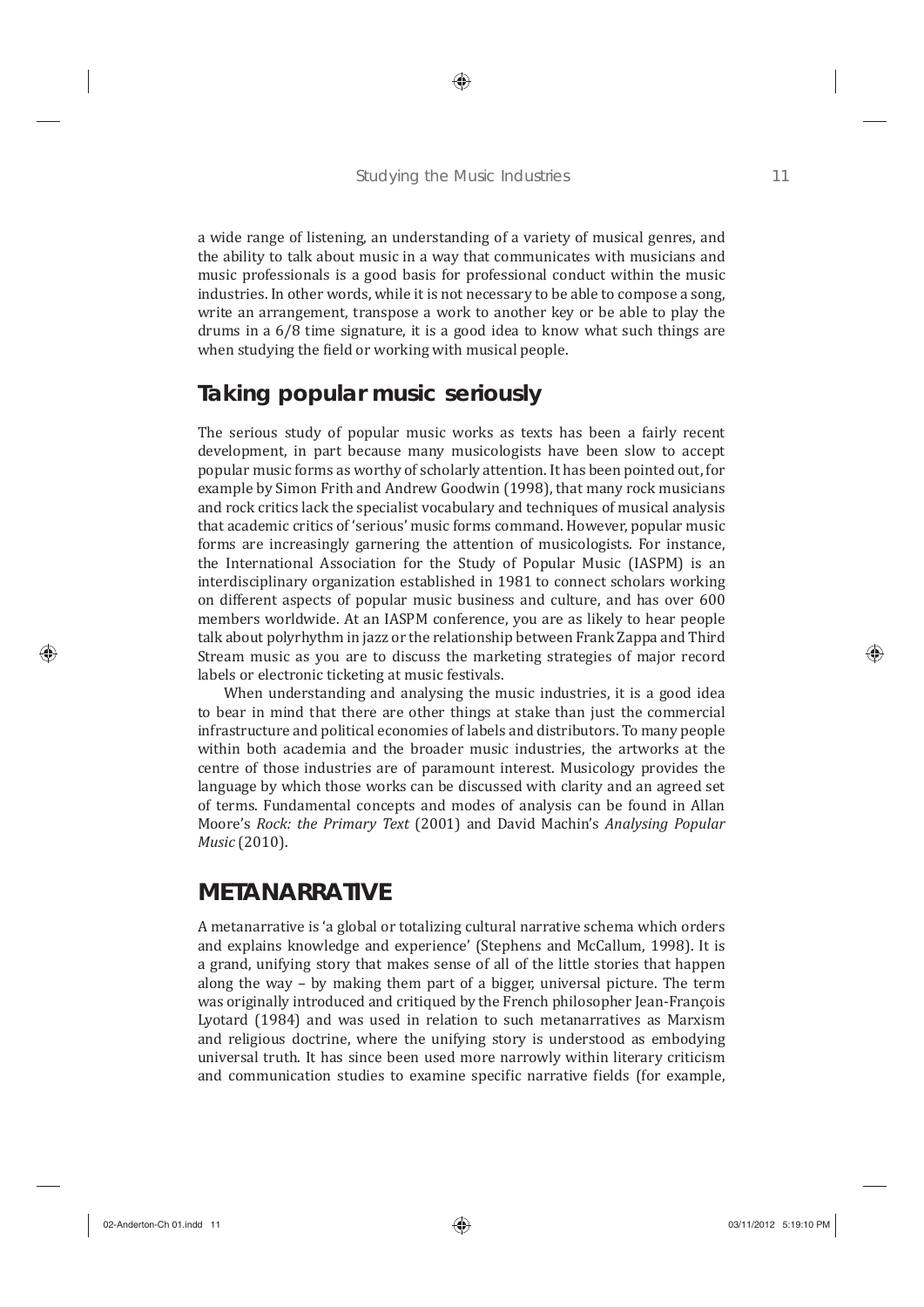♠

see Baringer, 2004), and it is in this more limited sense that we use the term here. By examining metanarratives we can unpick the simplistic cause and effect explanations provided for often complex inter-relationships and conflicts, and investigate the purposes to which they are used. Two examples of metanarratives are given here, each of which offers an all encompassing way to think about historical change within the music industries.

#### **Music industry responses to socio-technological change**

First, we can understand major recording company campaigns to sue filesharers and digital pirates as part of a bigger story about the ways in which large, incumbent organizations who have been doing well for a long period of time react defensively when they perceive that their way of life and means of income generation are under threat from a changing environment. As a common thread through the larger narrative of the music industries, this is a recurring theme. For example, broadcast radio was perceived as a major threat to the recording industry when it was introduced in the 1930s: if audiences are able to listen to music for free on the radio, why would they buy it? A parallel with the current situation regarding illegal downloads and streaming services is clear, with the metanarrative of an industry under threat being used to lobby for stronger copyright legislation and enforcement.

#### **'Read–write' vs 'read-only' culture**

A second example of a music industry metanarrative is the tension between what is often referred to as 'read–write' culture versus 'read-only' culture. The professionalized, broadcast-centric, one-to-many infrastructure of the recorded music business changed people from being active participants (purchasing a score in order to play it on an instrument at home) to passive recipients whose relationship to the music was merely as listeners. It can be argued that this narrative is seeing a long-overdue return to a read–write culture in which digital technology facilitates active engagement with musical content: passive consumers are once again becoming active participants in the music creation process (see Chapter 8). Thinking of consumers in this way places power in the hands of music users rather than music producers and is related to the wider metanarrative of the freedom of information on the internet, and those seeking either the relaxation of copyright laws or the enhancement of fair dealing provisions and protection of the public domain (see Chapter 9).

# **HISTORICAL ANALYSIS**

Historical analysis allows researchers to offer detailed examinations of very specific aspects of the music industries in ways that may not be accessible

♠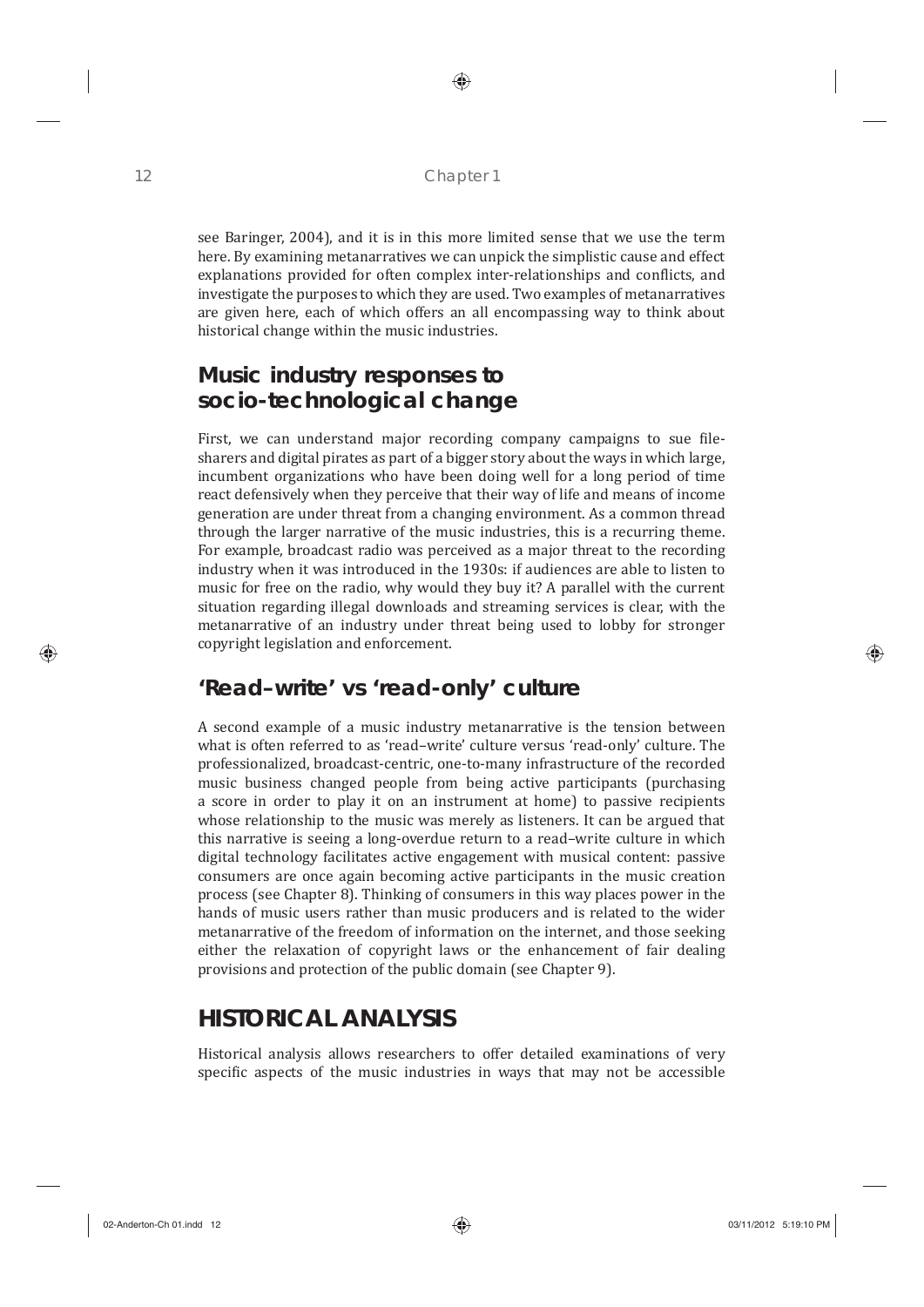otherwise. Here, metanarratives are replaced by small, local narratives (Lyotard, 1984) and, if handled well, an historical approach to a particular musical figure, recording studio, record label, promoter, city scene or genre can reveal details and subtleties that explain or express aspects of the music industries that would otherwise be invisible. Examples of these popular music histories abound, and fill not only the pages of academic journals and scholarly books, but also the shelves of popular bookstores in the form of biographies and other works aimed at a general readership.

Popular music history is also increasingly found in the form of radio and television programmes. National Public Radio (NPR) and the Public Broadcasting Service (PBS) in the United States have many popular and acclaimed series that explore the origins and the events that have shaped the business, while the BBC and other broadcasters offer similar coverage in the United Kingdom. Many of these shows are demarcated by musical genre, such as the BBC 'Britannia' series of documentary programmes (including *Jazz Britannia*, *Pop Britannia*, and *Folk Britannia*). There are also programmes that focus on specific artists and record companies or on the production of particular popular music artefacts or events, most notably the *Classic Albums* television series where each episode examines a specific record as an item of historical significance.

It may be argued that the history of popular music industry and culture is, in and of itself, a music industry form. The publication and production of popular music history books and documentaries meets a consumer desire for a closer connection with and understanding of music and musicians. There are, for instance, hundreds if not thousands of books about The Beatles alone, and this not only provides an incredible wealth of material for someone investigating that band and its influence on the course of popular music business, but is in itself a phenomenon worthy of study.

#### **Historiography**

The music industries are, at the simplest level, people being industrious with music, and stories about people and their work contribute greatly to the knowledge we have about how the industries operate. Furthermore, through the critical practice of historiography, we are able to study how and why those histories are told in the ways that they are: to examine their discourses, reliability and methods of enquiry, as well as to understand the critical (and political) frameworks and biases that underlie them. What guides the choices of important dates? What information is included or excluded? Which albums and artists are lauded and which ignored? Sarah Thornton (1990: 89) notes that the subject matter of music histories is often rooted in 'sales figures and personality' or in 'aesthetic/political radicalism and ... sustained media attention'. In essence, history is 'written by the victors' and so a great deal of history is ignored. The strategies identified by Thornton may lead to the canonization of music histories into discrete cultural narratives that serve to exclude the cultural experiences of people whose music tastes do not match those of cultural and media critics. Such ♠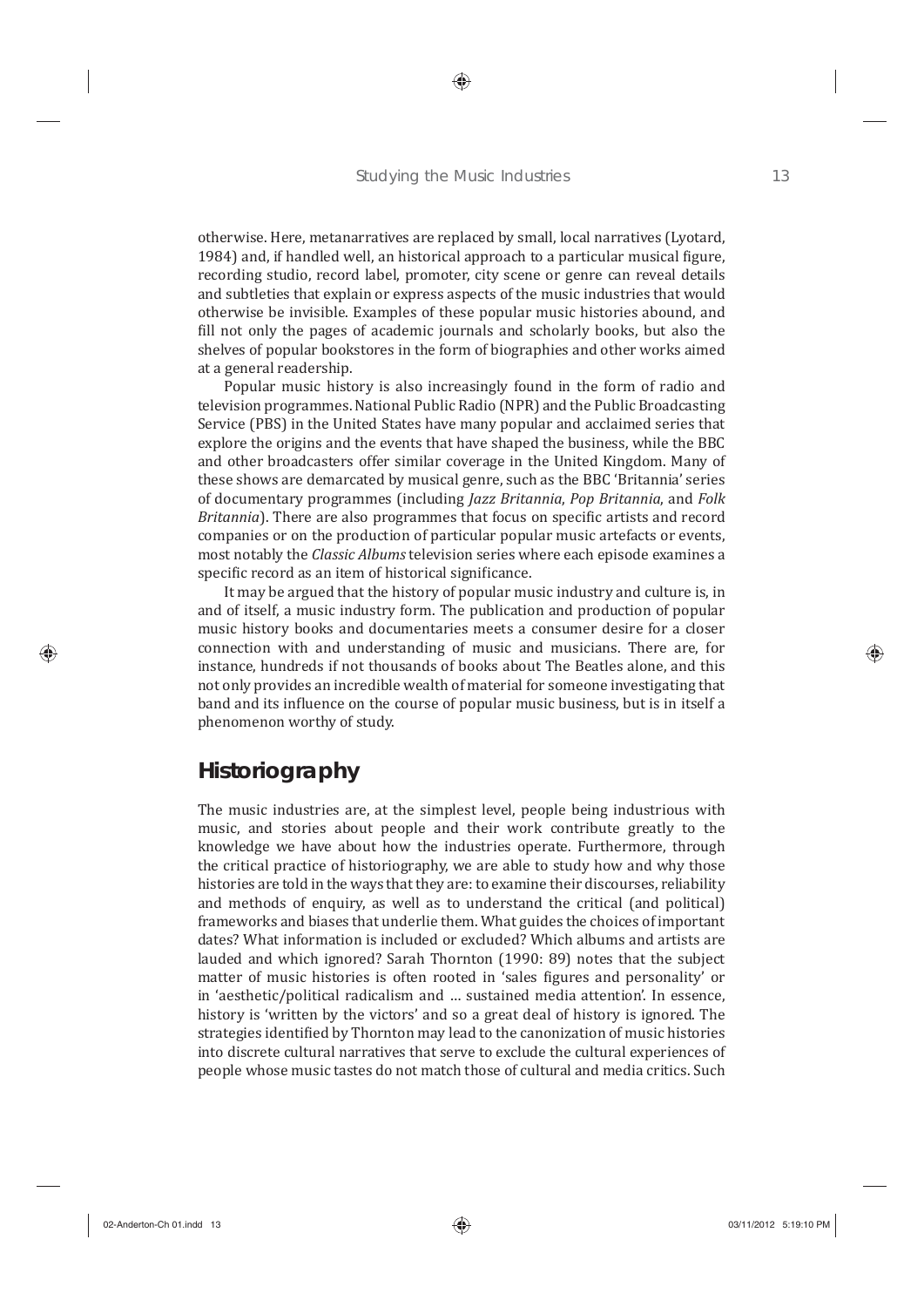◈

canons should be examined and critiqued through historiography (for example, see Kurkela and Väkevä, 2009) in order to understand the processes by which they come to form, or to offer alternative voices and stories.

#### **TECHNOLOGICAL DEVELOPMENT**

When studying the music industries, it is difficult  $-$  perhaps impossible  $-$  to overlook the impact and influence of developments in technology. It is possible to chart the progress of the sector in direct relationship to the development and dissemination of different technologies of music composition, production, distribution, promotion and consumption. In fact, it is possible to argue that the emergence and widespread acceptance of different technologies (within the recording industries and in the hands of consumers) have driven change in both the music business and in popular music culture.

It goes without saying that musical instruments – from the violin and the harpsichord to the synthesizer and the electric guitar – are themselves technologies. That is, they are tools created and fashioned by human beings to perform specialist tasks. Different types of musical instrument have allowed for different types of music to be created, different genres of music to be established and new types of musical creation to emerge. Through the development of amplification and electrification, different sounds and effects have been made possible. The cultural impact of these changes is difficult to over-estimate, as Bob Dylan discovered when he switched from the acoustic to the electric guitar only to be confronted with boos and cries of 'Judas!' in the mid-1960s (Shelton, 2003).

#### **Technologies of production**

One of the first technologies to revolutionize and create the music industries as we know them today is audio recording. Thomas Edison's 'talking machine' was invented during the final years of the nineteenth century, yet it was in the early parts of the twentieth century - and significantly, after the First World War - that audio recordings of music became a mass-produced phenomenon. The impact upon the dominant form of music business at the time – the printed sheet music industry – was understandably devastating. In fact, at the time of that change, many musicians and members of what was then 'The Music Business' (in the same way that the record companies are considered 'The Music Business' today) resisted the new technology strenuously. The notion of singular idealized performances of popular songs recorded by international artists that could be played over and over again without the involvement of live musicians must have seemed a major threat to the success of the mainstream industry of the time, though of course that industry soon adapted.

For a long time, the vinyl 7" single was the defining medium and format for popular song. As a physical disc of a particular size that revolved at a certain speed  $-45$  revolutions per minute (or  $45$  rpm) – the single could only contain

♠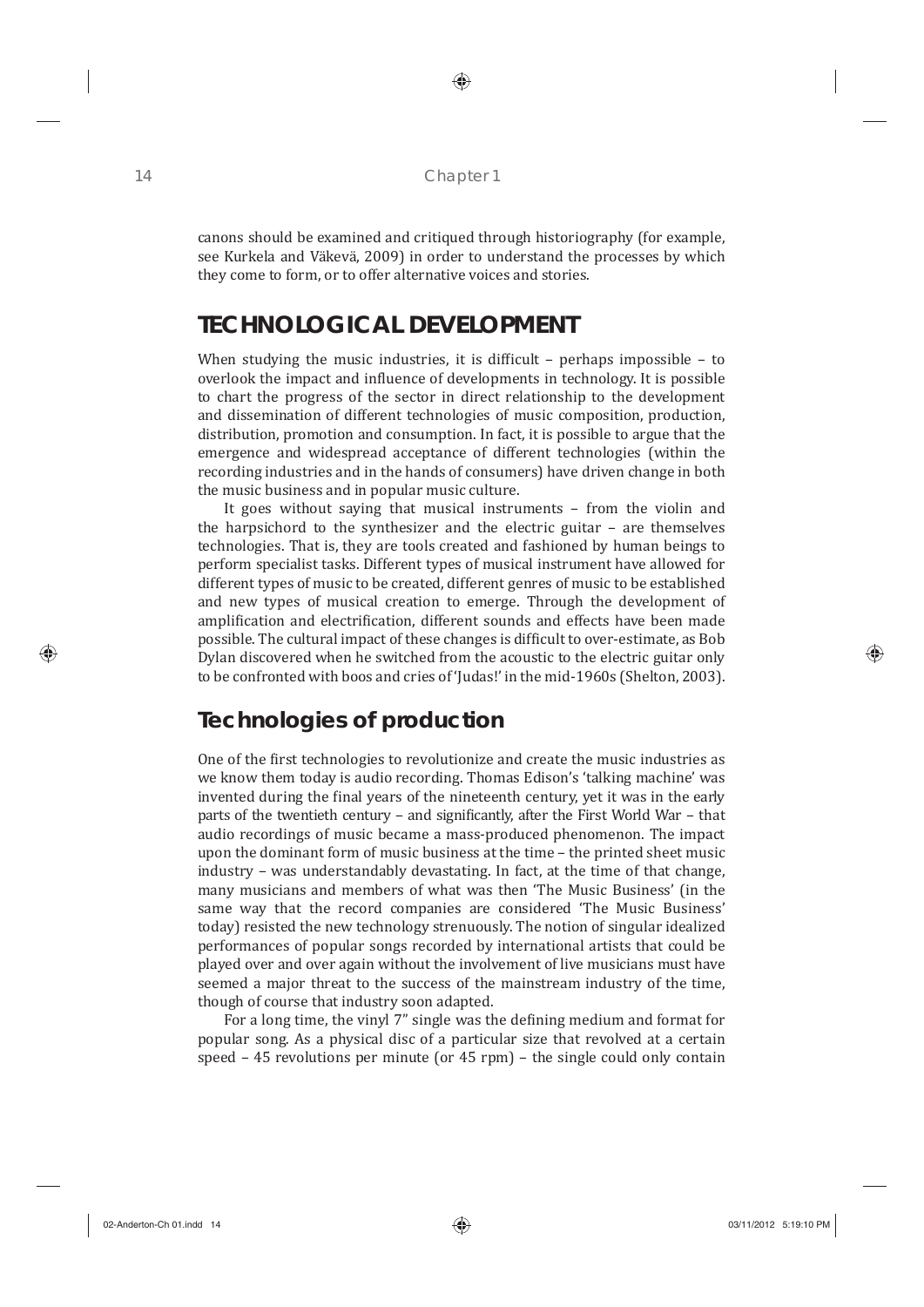#### Studying the Music Industries 15

◈

songs up to a maximum running time of around four minutes. Consequently, what we know today as the 'perfect 3-minute pop song' has its roots in the physical characteristics of a recorded medium, rather than in some abstract ideal of what music should sound like. Similarly, the widely understood concept of the 'album' – a collection of songs by an artist that represents a single body of work – also has certain characteristics based on the physical attributes of the recorded medium - whether the 12" 33 1/3 rpm Long Play (LP) vinyl record, or the longer compact disc format. In fact, certain genres of music, such as progressive rock (which included longer, more ambitious tracks and the idea of the 'concept album'), grew in part from the artistic and creative exploration of the physical characteristics of the LP. More recently, technologies such as the Apple iPad have allowed musicians to experiment with and expand the potential of the album even further using apps (which are computer programs that run on tablets, smartphones and similar devices) (see Box 1.1).

# **Box 1.1 Björk's** *Biophilia* **(2011)**

Biophilia (2011) was Björk's seventh studio album release as a solo artist. It was presented as a multimedia experience across a range of technologies including CD, vinyl, digital download, digital book, live performances and the Apple iPad/iPhone. Described as the first proper 'app album' for the iPad, it features a free 'app box' that displays a series of constellations in a three dimensional universe. Each constellation represents one of the album's ten songs and each song is purchasable separately as an app that offers audiovisual experiences (essays, animations and so on) and opportunities for user interaction. For instance, the track 'Crystalline' includes an interactive animated game in which users navigate tunnels and collect crystals, with their gameplay affecting the structure of the music as it plays. The publicity that surrounded the album and its claim to be 'the first' of its kind was helpful for its promotion and marketing campaign, but we might question how many other music artists will follow suit. Few have the financial backing to create an elaborate package of this sort, while many more might prefer to focus on making music than working with interactive artists and app developers.

There are a number of other technologies that have also significantly affected the production and potential of recorded music as a creative form (see Katz, 2010). These include: magnetic tape and multi-track recording, which allowed editing, splicing and overdubbing of musical recordings, electronic effects, effects pedals and samplers, which added new and previously unheard sounds to the palette of musical performance, and the computerization of recording and composition. This latter example allowed for non-destructive editing, 'step programming' and sequencing, and  $-$  perhaps most significantly  $-$  the opportunity to record ♠

◈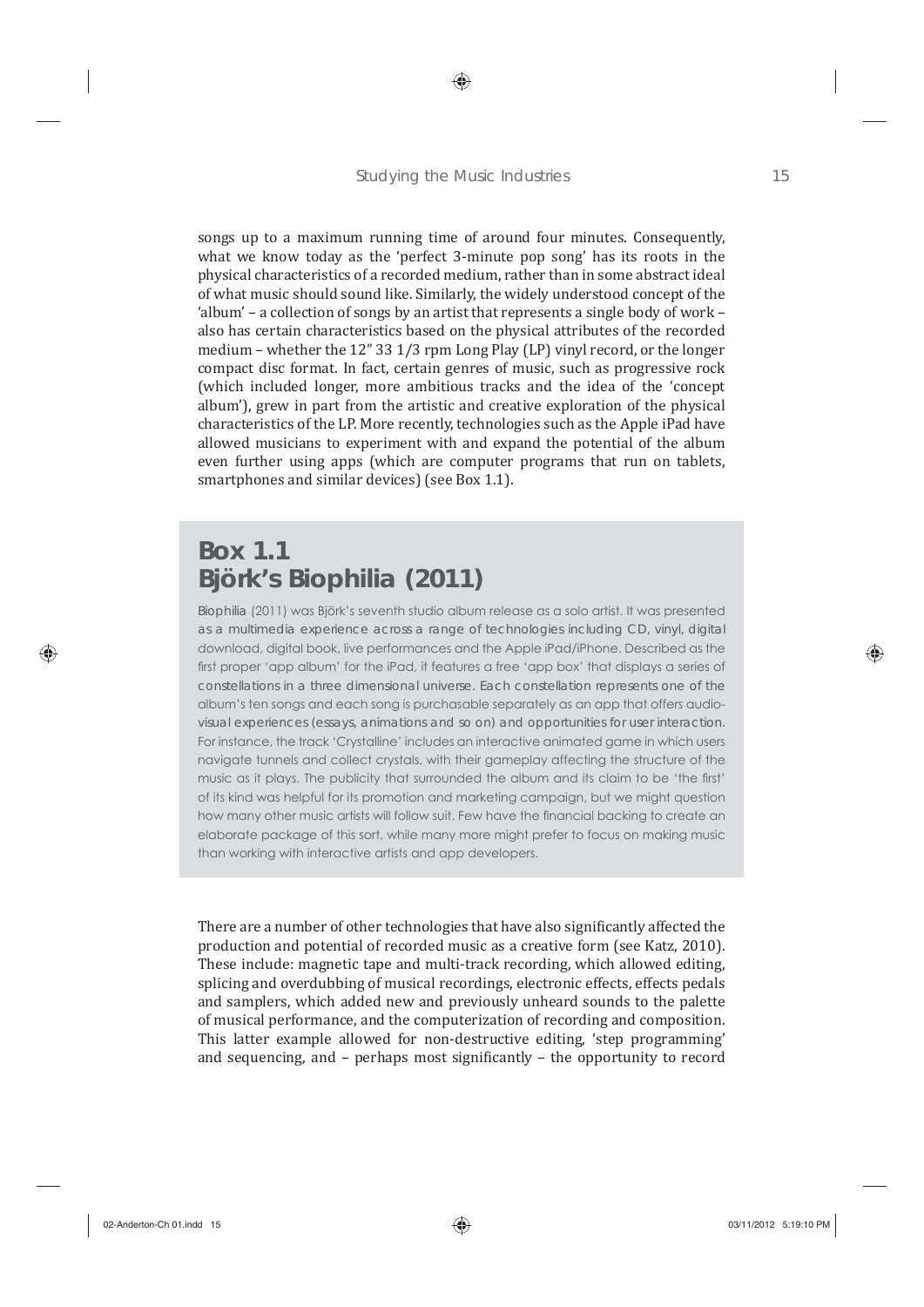◈

professional-sounding works in non-professional situations such as 'bedroom studios' (see Chapter 4).

#### **Technologies of consumption**

Consumer technologies have also revolutionized the experience of music. Numerous recorded music formats have been introduced – some more successfully than others – such as quarter-inch reel-to-reel tapes, compact audio-cassettes, 8-track cartridges, mini-disks, digital audio tapes (DATs), compact discs (CDs), DVD-Audio, and USB flash drives (amongst many others). Each of these media forms had specific characteristics that gave them a distinctive and sometimes competitive edge at various times. These include audio fidelity, the length of the recorded media, the ability to rewind and fast-forward tracks or have instant access to them, and the size, shape and content of the packaging and artwork. Such characteristics impacted upon the success or otherwise of each medium, as did marketing, timing and pricing. Yet, when we read about recorded media, it is only usually the successful formats that are mentioned – as if the record industry moved smoothly from records and cassettes to CDs, and now from CDs to MP3s – when in fact the transitions were far more complex, problematic and worthy of study than such a simplified narrative suggests.

#### **MEDIA ECOLOGY**

Media ecology examines the far-reaching impact of a changing technological environment, and regards technologies as environmental forces that exert influence over human affairs. At its simplest, it explains the differences between technological ages, and how the activities, industry, communication and ways of thinking that are found in those ages are influenced by technology. Applying this approach to the study of the music industries helps us to understand the changing fortunes of the sector in relation to the rapid and accelerating technological change seen over the past 100 years. These changes can be studied at a paradigmatic level – large-scale developments such as the shift from print culture (sheet music) to electric culture (recorded music and broadcasting) – and at the level of specific technologies, such as the introduction of stereo recording and the development of transistor radios or MP3 players for portable and individual listening.

#### **From the electric to the digital age**

Arguably, the music industries are experiencing a paradigmatic change in the early twenty-first century. Just as the music industries were profoundly and irrevocably changed in the shift from the print age to the electric age, so too are we seeing a profound reconfiguration of the music industries as we shift from the electric age to the digital age. Digital technologies have continued to

♠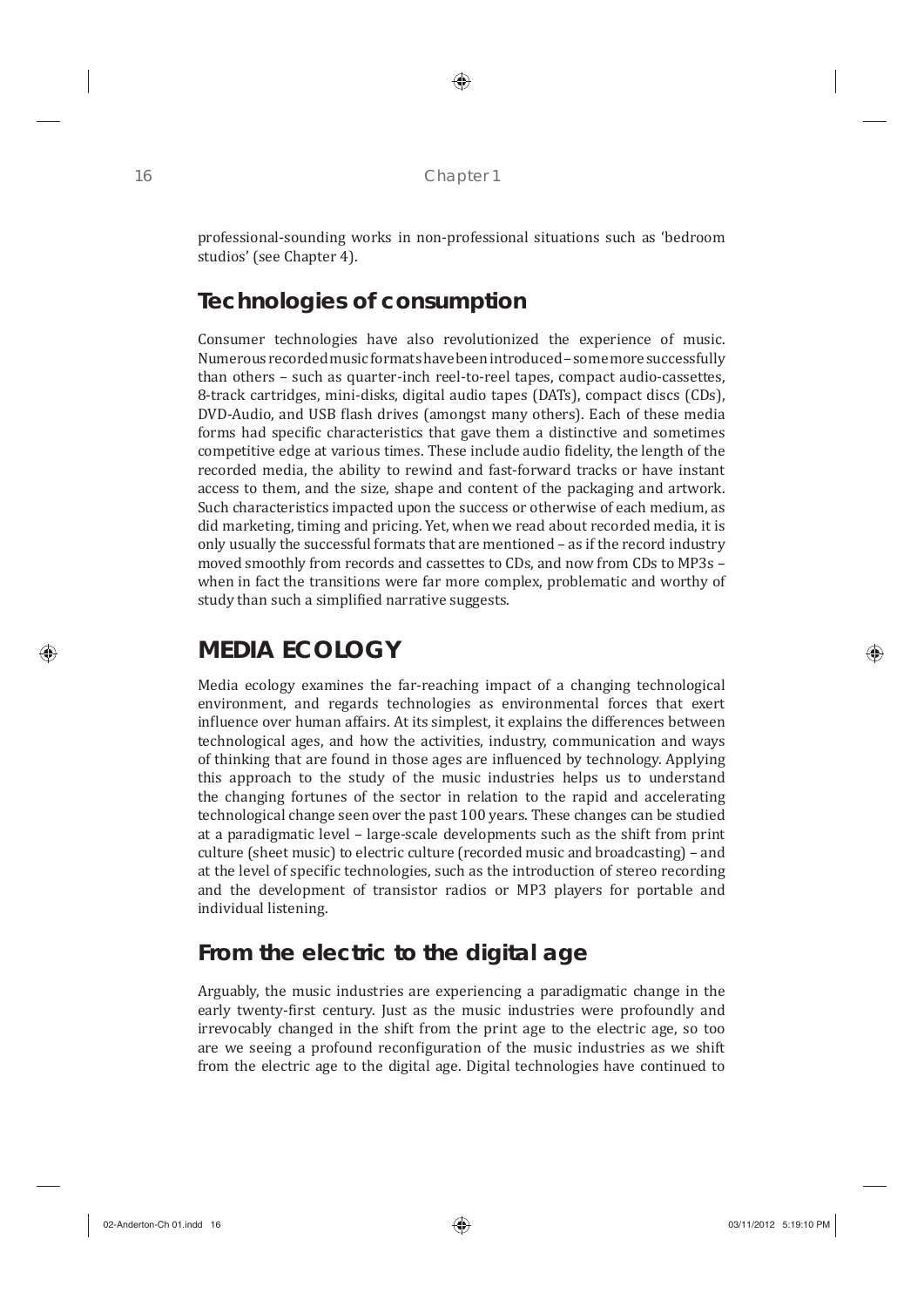transform every aspect of the music business from composition right through to consumption. Consequently, the predominant (electric) music industries of the late twentieth century appear to be under threat in much the same way as the print music industries were a century ago. And this is where the media ecology approach is so important and timely: because if that is the case, then the shift to digital and online music is not merely a change in format (as was the shift from vinyl records to CDs) but a complete change in the media environment and a radical restructuring of the whole industry. In other words, the sale of recordings, like the sale of sheet music, may well become a proportionately minor aspect of popular music consumption, and industries that fail to adapt run the risk of becoming an increasingly niche proposition.

#### **Technological determinism**

It is important to raise one particular warning about the media ecology approach – and that is the ease with which it is possible to fall into a position of technological determinism. Technological determinism is the notion that technology is the driving force of a society's history and culture. That is, the idea that technology is something that happens to culture and business, and that we are powerless to control or choose our reactions to it. And while it may seem that a media ecology approach demands that conclusion, in fact the ecological framework offers a more subtle relationship than mere cause and effect. As with any environmental shift, it is necessary to adapt in order to survive and thrive when the technological environment shifts. However, adaptations are not caused by environmental change, but are developed in response to them. That is to say, we choose our responses and so our uses of technology are socially negotiated.

For instance, when wireless telegraphy was first used for commercial purposes by Marconi, it was intended as point-to-point communication over distance - and in particular, ship-to-shore. When telephones were first introduced into the home, the imagined consumer use was to pick up the receiver at a particular time (and to this day we still call it a receiver, and not a transmitter) and listen to a public performance from the concert hall at the end of the street. In fact, users and entrepreneurs of the media decided to use the telephone for two-way point-to-point communication, and conversely, wireless telegraphy (or radio, as it became known) as a means of disseminating musical performances to geographically dispersed audiences.

So while it is true that a refusal or inability to adapt and change to a transformed media and technological environment is analogous to the dinosaurs' inability to adapt to a changed physical environment, the environment itself doesn't force a single and predictable change: we can select and negotiate our responses to that change. In other words, the technology 'affords' a certain range of possibilities, and we have agency in choosing our responses within that process. For more on media ecology, Marshall McLuhan's seminal work *Understanding Media* (1964) is an ideal place to start.

♠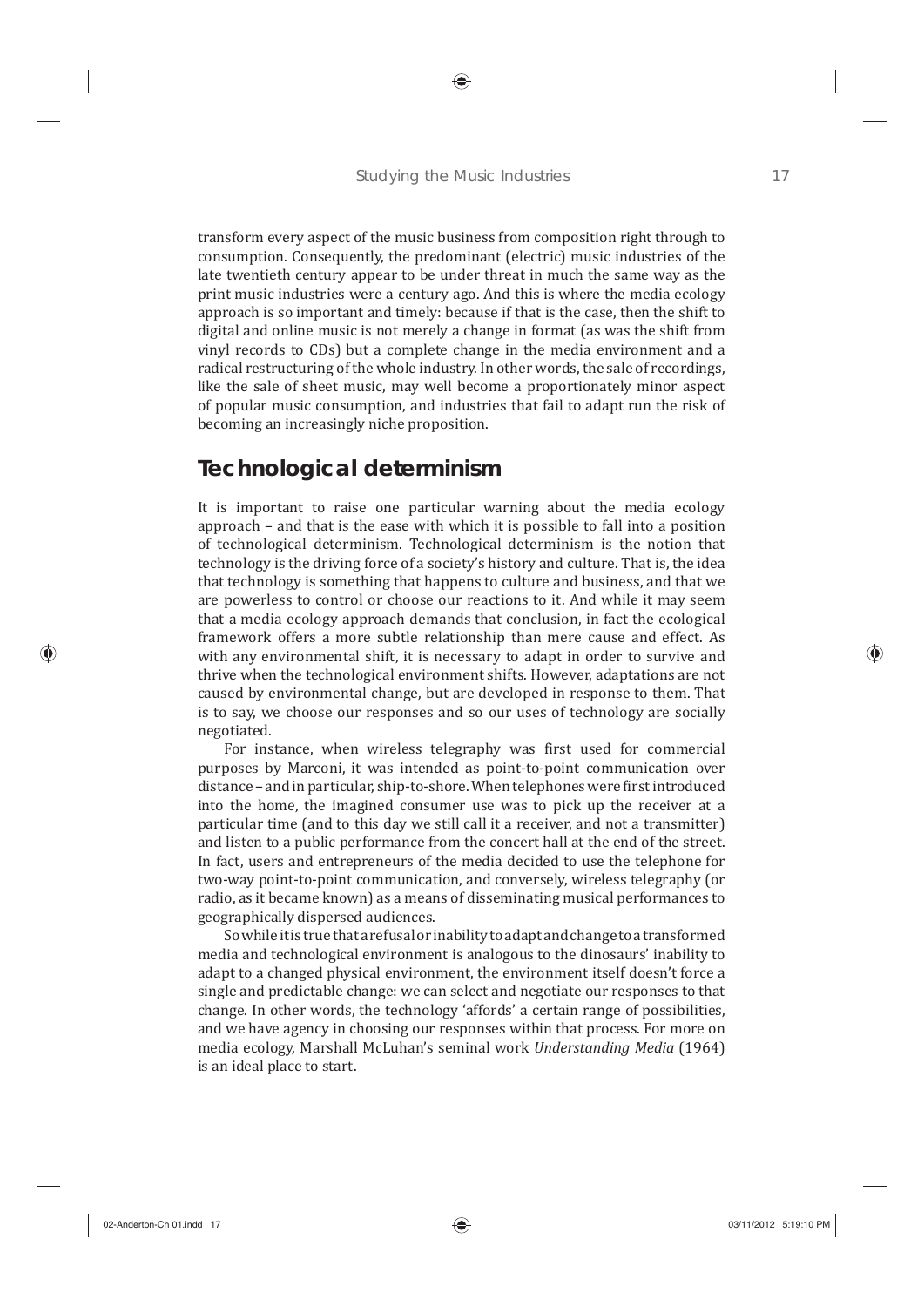◈

#### **DIGITAL TECHNOLOGIES**

It is fair to say that digital technologies have already transformed or are in the process of transforming the entirety of the music industries, and there are dozens, if not hundreds of ways that digital technologies have affected the music industries: from their impacts on copyright and distribution to those upon composition, production, distribution, promotion and consumption. There is also a rich vein of research that examines how digital technologies influence music business activities, and great scope for future study.

Digital media technologies have been in use since the 1970s, so to speak of them as 'new technologies' or 'new media' can be somewhat misleading. Digital media are different in many ways from physical media, and the differences are of considerable consequence for the future of the music industries. There are a number of different approaches and areas of investigation that can, and should, be given serious critical analysis, though we must continue to be wary of technological determinism in our discussions. Of particular importance is the need to consider those characteristics and aspects of digital media that mark them out as different from analogue and physical media (though it must be remembered that some technologies, such as the CD, are actually a combination of physical format and digital content).

#### **Digital is discrete**

The first thing to note about digital media is that while analogue audio recordings capture and reproduce sound as a continuous wave, digital recordings sample sound in discrete audio 'snapshots', where each snapshot is described by digital information in the form of binary digits (1s and 0s). In the case of the CD, the sound is sampled 44,100 times per second. From this very finely granular data, the CD player can convert the captured sound back into waveforms, but even at this very accurate level, this is merely an approximation of the original analogue data.

#### **Digital is perfectly replicable**

The second thing to know about digital media is that the relationship between original and copy, as seen in the physical world, does not apply in the same way to the digital world. A physical copy of an artefact is always imperfect in comparison to a physical original, as anyone who has taped from cassette to cassette can tell you. In contrast, a digital copy of a digital 'original' is fundamentally the same as that original, and does not deviate in any observable way from it. Digital media can be infinitely replicated and distributed in a near frictionless manner, and the copied files are indistinguishable from the original to the extent that they might as well be the original. Put another way, the original is simply another copy. They can be described, to draw on Jean Baudrillard (1994), as simulacra: copies for

♠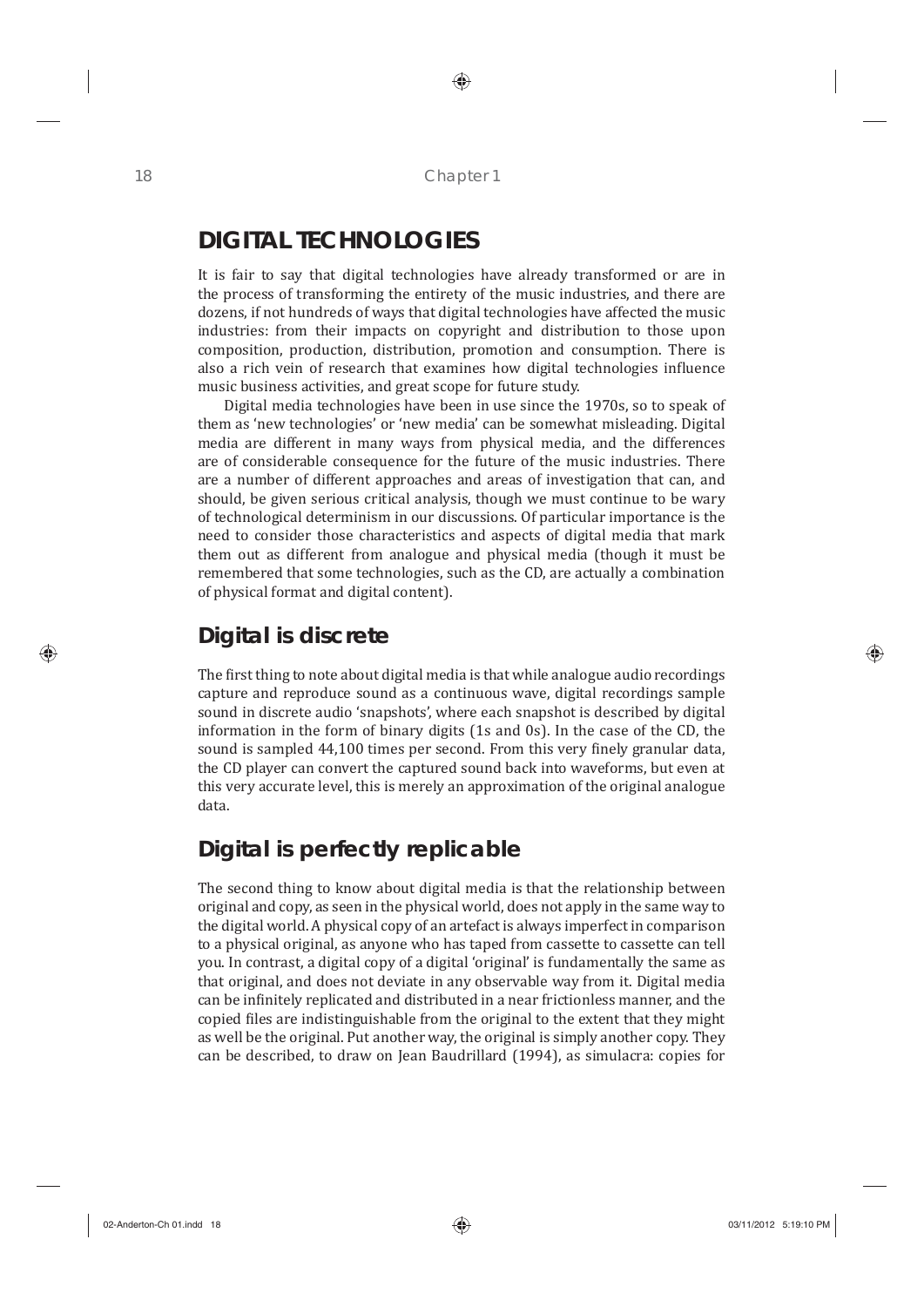which no original exists. In some cases, such as MP3, file-conversion programs are used to create smaller ('lossy') files by removing some parts of the audio information, but once converted, each MP3 copy is perfectly replicable without further loss of quality.

Copying could, in fact, be said to be the natural state of digital media. When files are moved (uploaded/downloaded) from place to place in the digital realm nothing physically moves, so when you download a song from an online retailer that song never actually leaves the store. Instead, your computer is issued with instructions as to how to make a perfect copy of it. The implications of this for copyright and the music industries in general are profound, and the philosophical, economic and legal ramifications are significant. If there is infinite supply of an item, how can pricing be agreed? If no loss incurred when unauthorized duplication takes place, can there be theft? While the answers to these questions are far more complex than might appear at first glance, there is certainly more than one 'obvious' answer, and these answers have been central to debates within the music industries since the advent of digital media – and certainly since the rise of online transmission and replication of audio files.

#### **Digital transformations: production**

One of the most significant impacts of the development and rise of digital technologies over the past 25 years or more is the extent to which the composition and production of music has been made more accessible. Not only has the creation of recorded music become 'democratized' (quotation marks included to signify the deeply problematic nature of that term), practices such as sampling, remixing and the production of music videos have become affordable and achievable for much wider participation. In a way, the de-professionalization of certain areas of music production – due to massive reductions in the cost of entry and the ease with which quality results can be achieved without years of training and the mastery of specific skill sets - has created both a serious problem for the music industries, and a significant opportunity.

#### **Digital transformations: consumption**

Digital media have also affected the ways that people consume music. Examples include the rise of portable MP3 players for personal music playback, the development of video games such as *Guitar Hero* and *Rock Band*, and the emergence of streaming 'cloud' music services such as Spotify, Last.fm and Pandora that challenge the traditional (at least for the last century) system of purchasing or owning recordings. Likewise, collecting, organizing and creating knowledge about music has transformed through the use of online fora and community discussion groups centred on specialist interests and niche music. Deleted and out-of-print recordings are shared amongst fans, and recordings of concerts and demos can be centrally stored but accessed globally.

♠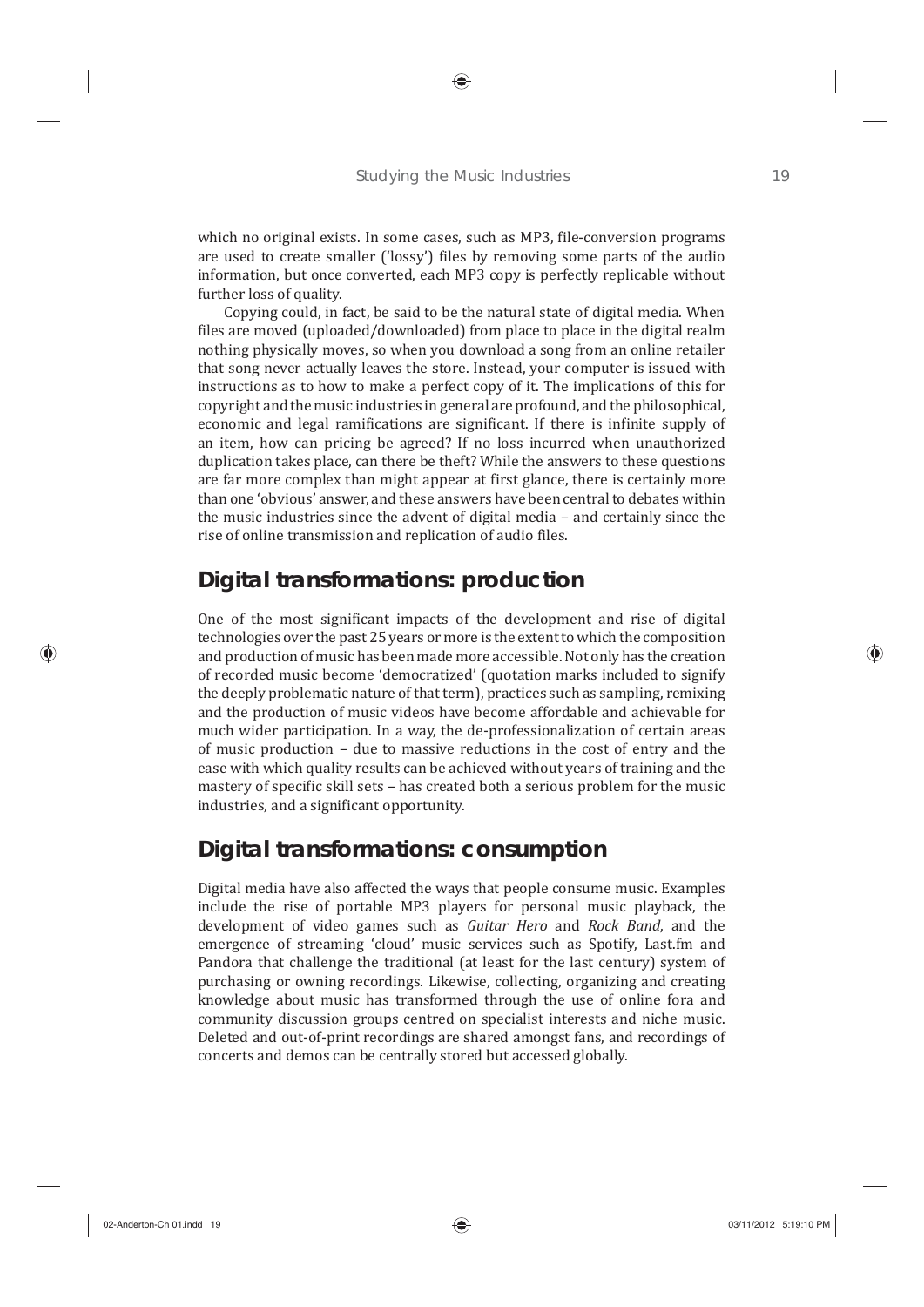♠

#### **Digital transformations: distribution**

The impact of digital technology upon the distribution of music – through 'legitimate' means as well as via unauthorized, peer-to-peer file-sharing sites - is worthy of ongoing investigation, as is digital's role in the decline of the independent and chain retail music store. The long-tail effect observed by Chris Anderson (2006) has important ramifications for the economics of music retail in the online environment, as it challenges the notion of the 'hit' as the central mechanism for revenue generation, or as the only framework for business success at a mainstream corporate level (see Chapter 5). Yet the impact of digital technologies goes deeper than simply the sale of recordings to consumers. For instance, major record labels have made considerable inroads into business-to-business (B2B) strategies and markets with respect to mobile handset manufacturers, soft drink companies, and other corporate entities wishing to supply music as a value added feature to attract their own prospective customers.

#### **Digital transformations: promotion**

Promotion of music is also affected by digital technologies. Rather than relying on opinion leaders and taste-makers authorized by the mainstream press and electronic media, digital technology affords the potential for publishing and distribution of opinion through social media sites and blogs. Independent companies and so-called 'unsigned' artists have taken to giving their recordings away as a method of removing barriers and developing a fan base. Author Kevin Kelly wrote on his blog that the independent artist could make a decent and sustainable living from a base of just '1,000 true fans' (2008). He argued that artists should focus on increasing the annual spend of their most enthusiastic fans, rather than attempting to increase the number of individual sales to an anonymous and transient audience.

#### **ISSUES**

As we have seen throughout this chapter, the study of the music industries can take on many and varied forms and may emerge from a range of critical positions. As a result, it lends itself to cross-disciplinary approaches. Sociologists, business scholars, musicologists, psychologists, engineers, media academics and scholars from many other disciplines besides all have good cause to study the music industries as a natural part of their field. But of course, this raises some issues for the music industries scholar (from whatever field they may come).

## **The problem of specialism**

For a start, each specialism has its own language. Musicologists freely use terms that are often obscure to sociologists, and vice versa. This can have the effect of

♠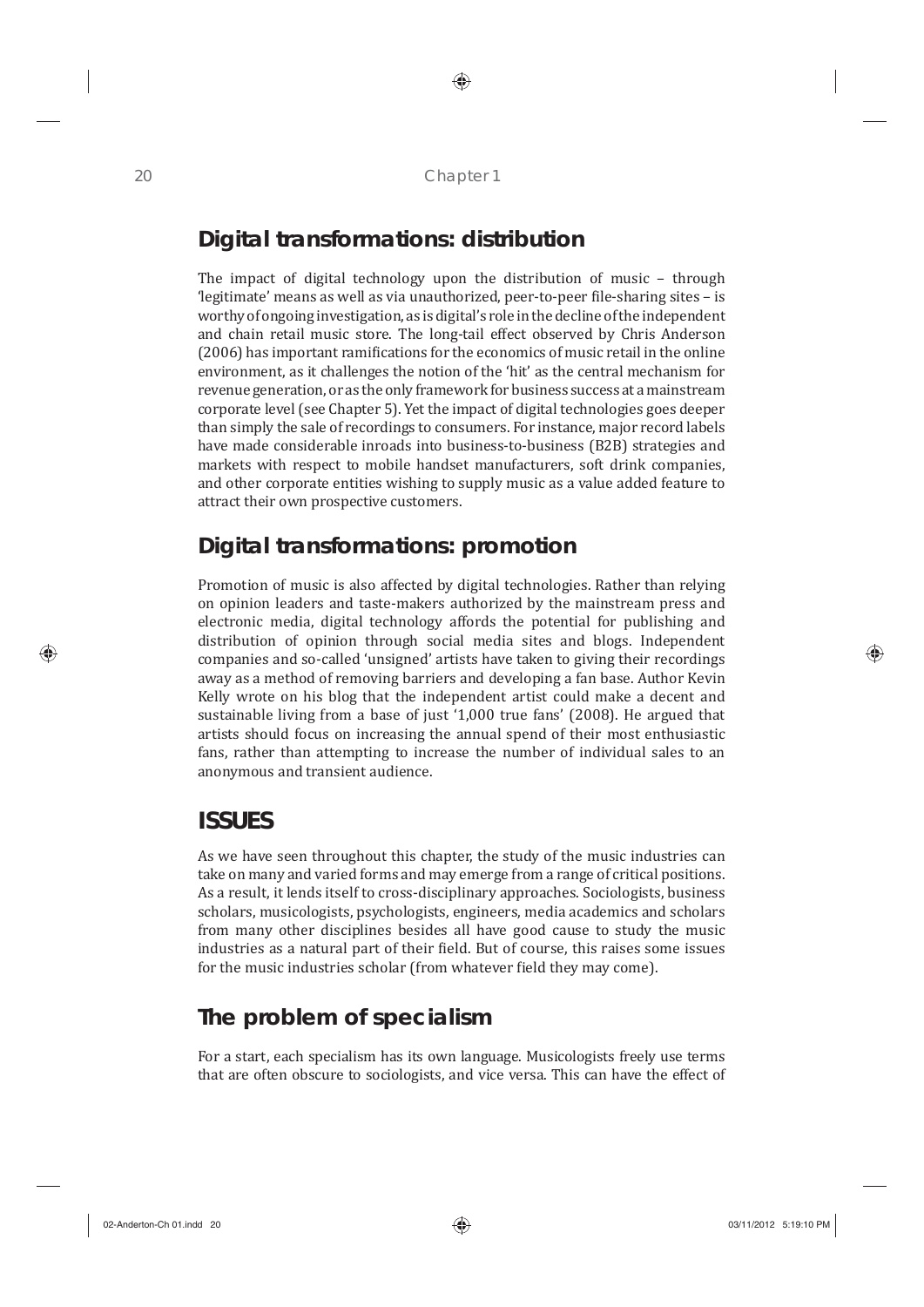fragmenting the field, and making some works that would be of interest and of benefit to some scholars inaccessible because they are unfamiliar with the terminology that has been developed and used by their neighbouring field over a period of decades. At academic conferences, such as those of IASPM, it is possible to attend presentations that explore the technological, social, textual, historical, cultural, or business aspects of music, based on research and studies carried out by scholars from as many different fields. The issue of communicating across disciplinary language barriers can be problematic in such contexts, yet interdisciplinary study and new, integrated and 'joined-up' avenues of research can emerge that offer crosspollination and collaboration, and new insights into the music industries.

#### **The problem of fandom**

One tendency to be cautious of - and it is a trap that many music industries students immediately fall into when commencing their studies – is the temptation to focus one's scholarly attention on some variation of the topic: 'Why my favourite band is so great.' There is, of course, a difference between research and advocacy, and between scholarly activity and fandom, though that is not to say that one should not shine an academic light on something you are enthusiastic about. In fact, for many scholars, the relationship between academic and fan, or Aca-Fan as scholar, blogger and author Henry Jenkins describes himself (2006) – can be very close (see also Jenson, 1992). Having the advantage of a wealth and depth of knowledge about a subject can be a very good starting point, and involvement in a scene or aspect of the business can be a very useful entry point into the study of that scene or organization. Nevertheless, it is important to separate the enthusiasm of a fan who wishes to convert prospective readers to the wonders of their favourite type of music or artist, and scholarly research that analyses and sheds light on the meanings and implications of that object of study.

#### **CONCLUSION**

This chapter has provided a number of theoretical frameworks through which students of the music industries can approach the analysis of their chosen subject. We have demonstrated that there are multiple ways of examining and interpreting meanings within the field. In addition, the purpose of this chapter has been to highlight the complex and discursive nature of the music industries and to show that describing 'The Music Industry' as if it is a simple, coherent or indeed explainable object of analysis with commonly held and universally shared characteristics misunderstands or over-essentializes the field. The music industries exist within a wide range of geographic, temporal, legislative, technological, economic, media and cultural contexts that influence how they operate, and the cultural meanings that they contribute. Finally, the chapter has suggested that an approach which brings together a range of different academic disciplines has the potential to reveal more nuanced and integrated insights about the different sectors of, and issues within, the broad-based music industries.

♠